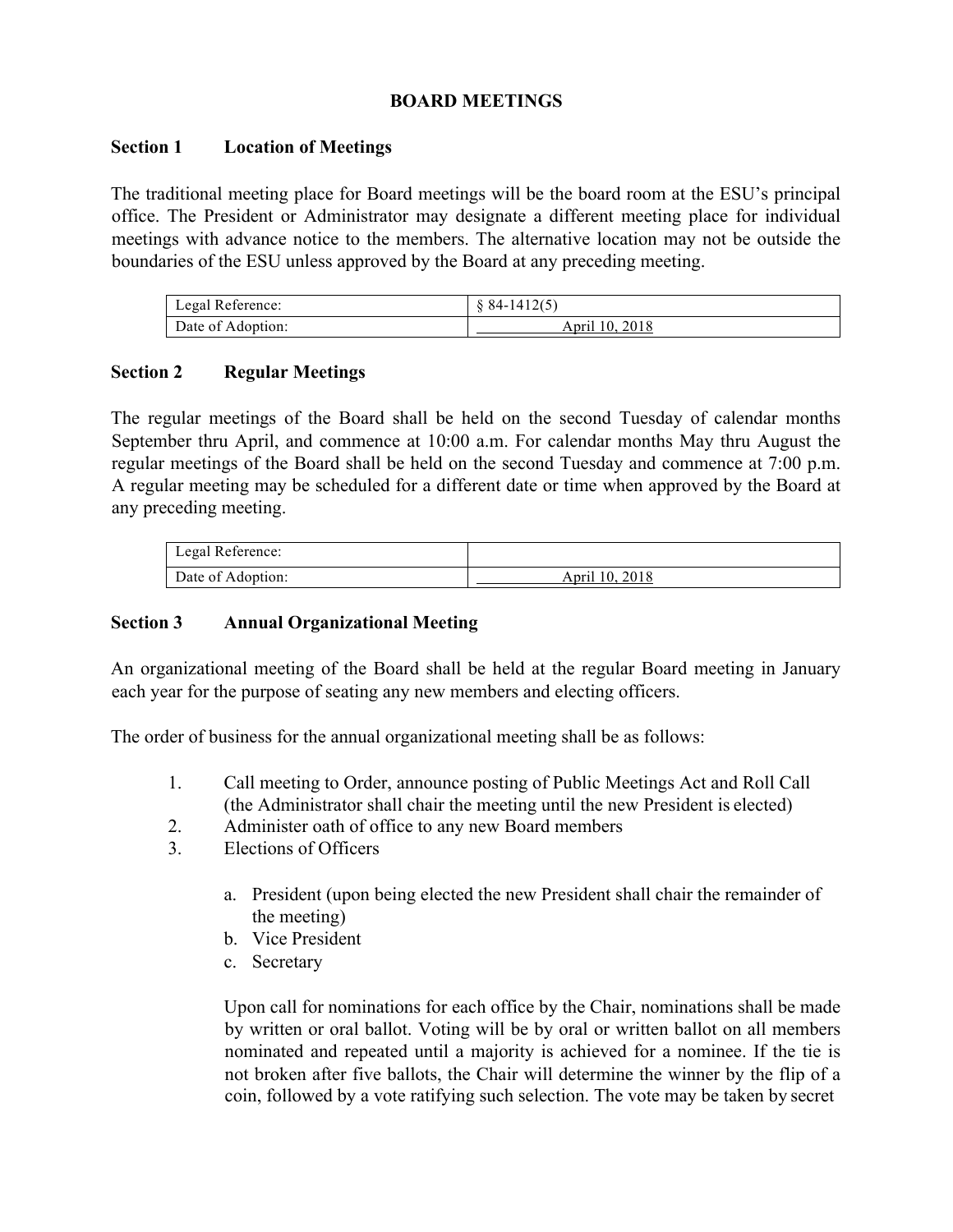ballot, but the total number of votes for each candidate shall be recorded in the minutes of the meeting.

The term of the elected officers shall begin immediately upon election at the annual organizational meeting and end upon the election of a successor at the next following annual organizational meeting.

- 4. Committees, positions, and designations
	- a. Select Treasurer
	- b. Select Recording Secretary
	- c. Select legal counsel
	- d. Select members of Board Committees
	- e. Designate depository bank(s)
	- f. Designate newspaper(s) of record
- 5. Approval of current Board policies and regulations
- 6. Designate date for the annual review of Board policies
- 7. Disseminate conflict of interest statutes to each Board member and code of ethics for signature by each Board member
- 8. Determine the ESU's participation in providing supplementary educational services for the calendar year.
- 9. Other items on the meeting agenda

| Legal Reference:  | $\frac{1}{2}$ \$79-1218; §84-1413 (3) |
|-------------------|---------------------------------------|
| Date of Adoption: | April 10, 2018                        |

#### **Section 4 Special Meetings**

A special meeting of the board may be called by the President. A special meeting may also be called by a majority of Board members.

| Legal Reference:  |                |
|-------------------|----------------|
| Date of Adoption: | April 10, 2018 |

#### **Section 5 Emergency Meetings**

An emergency meeting may be held without advance public notice. An emergency is any event or occasional combination of circumstances which calls for immediate action or remedy; pressing necessity; exigency; a sudden or unexpected happening; an unforeseen occurrence or condition. In the event of an emergency meeting:

- 1. the nature of the emergency shall be stated in the minutes,
- 2. any formal action taken in such meeting must pertain only to the emergency,
- 3. the meeting may be held by means of electronic or telecommunication equipment,
- 4. news media must be contacted, and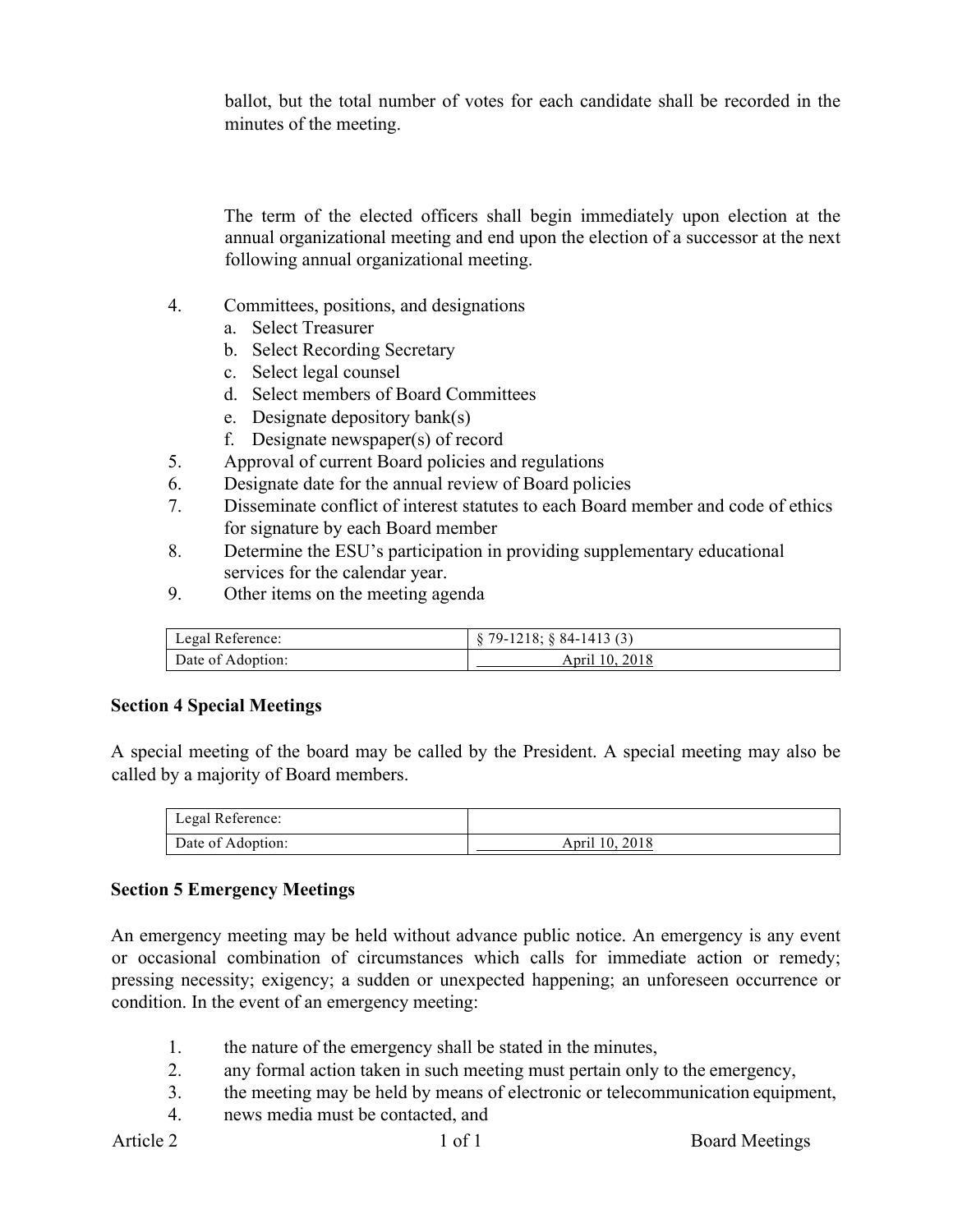5. complete minutes that specify the nature of the emergency and any formal action taken at the meeting shall be made available to the public by no later than the end of the next regular business day.

| Legal Reference:  | 84-1411 (5)    |
|-------------------|----------------|
| Date of Adoption: | April 10, 2018 |

# **Section 6 Notice of Meeting**

### A. Notice to Public

Reasonable advance publicized notice shall be given for meetings that are subject to the Public Meetings Act. The notice shall give the time and place of the meeting and contain an agenda of subjects known at the time of the notice or a statement that the agenda, which shall be kept continually current, shall be readily available for public inspection at the principal office of ESU 17 during normal business hours.

The Board will give advance notice of meetings by publishing such notice in a newspaper of general circulation within the ESU's jurisdiction and, if available, on such newspaper's web site. In addition to publishing, the Board may, in its sole discretion, also give advance notice of meetings by posting as an additional means of giving notice to the public. If notice is given by posting, the notice shall be posted on the front door of the principal office of the ESU. The notice may in addition be posted at post offices, banks and other public places in the boundaries of the ESU or such other places at which the public may reasonably be notified.

For an emergency meeting, notice shall not be required to be given; however, the Board will complete minutes for such an emergency meeting as required by law.

The Board meetings that are subject to the notice requirement include all regular, special, or called meetings, formal or informal, of the ESU for the purposes of briefing, discussion of public business, formation of tentative policy, or the taking of any action of the ESU.

The notice requirement does not apply to:

- 1. Chance meetings or attendance at or travel to conventions or workshops of members of the Board at which there is no meeting of the Board intentionally convened, if there is no vote or other action taken regarding any matter over which the Board has supervision, control, jurisdiction, or advisory power.
- 2. Meetings of subcommittees unless a quorum of the Board attends or unless such subcommittees are holding hearings, making policy, or taking formal action on behalf of the Board.
- 3. Judicial or quasi-judicial proceedings, such as termination hearing proceedings.

| Legal Reference:  | $\S$ 84-1409; $\S$ 84-1410 (5); 84-1411 (5) |
|-------------------|---------------------------------------------|
| Date of Adoption: | February 9, 2021                            |

#### B. Notice of Budget Meeting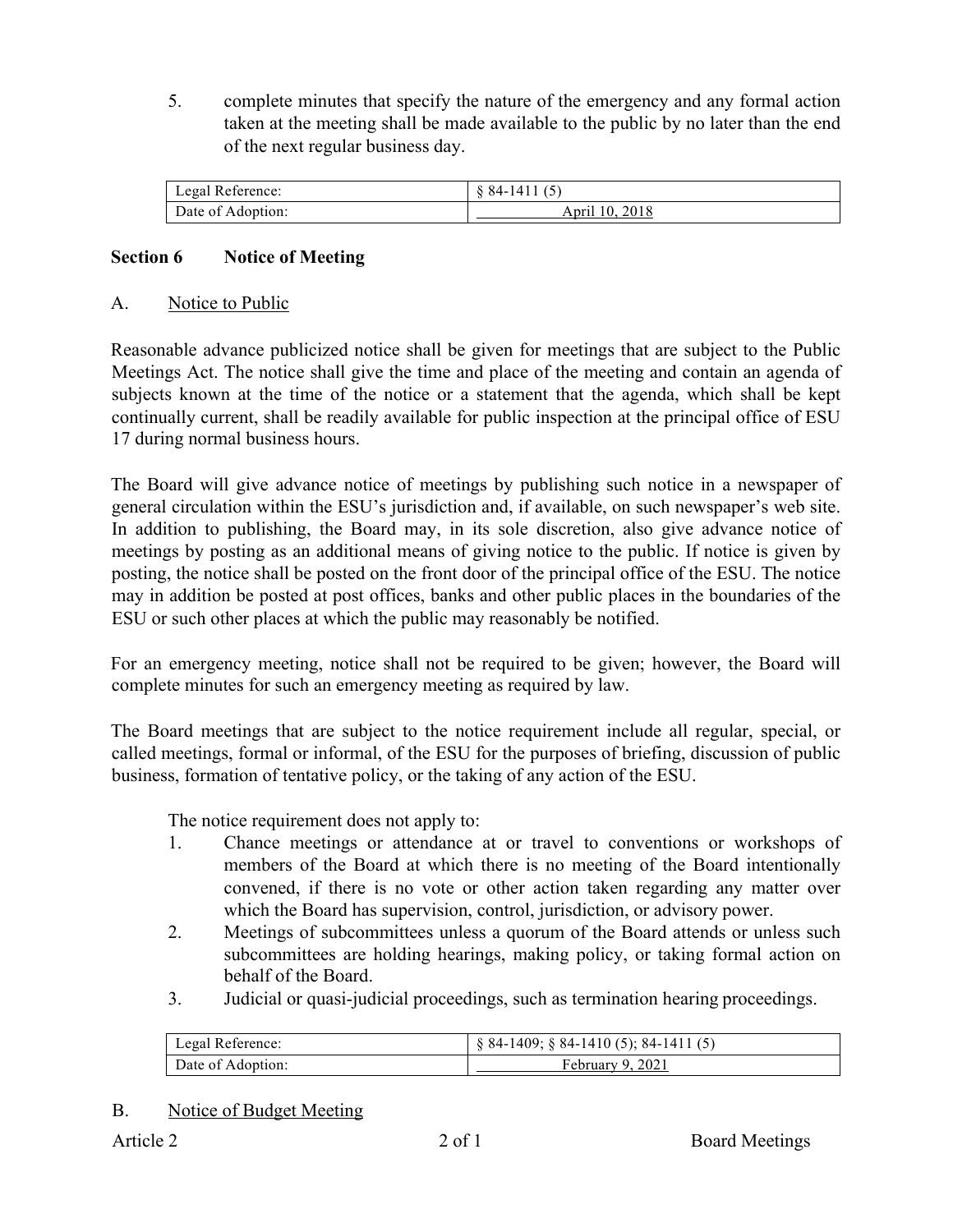A summary of the prepared yearly budget of ESU shall be published one time in a legal newspaper published in or of general circulation in each county in ESU\_ at least five days before a meeting at which such budget shall be considered for adoption by the Board. Such publication shall also specify the date, time, and place of the public hearing at which the budget will be considered and any tax levy made.

| Legal Reference:  | 79-1227<br>1/2 |
|-------------------|----------------|
| Date of Adoption: | April 10, 2018 |

### C. Yearly Activities

By November 1 of each year, the Board shall publish a brief report of the yearly activities of the Board. The report shall include the amount of revenue received and expenditures itemized by categories. This publication shall be for one time in a newspaper of general circulation distributed in each county in the ESU. A copy of the report shall be distributed to each member school district by November 1 of each year.

| Legal Reference:  | 8 79-1228      |
|-------------------|----------------|
| Date of Adoption: | April 10, 2018 |

### D. Notice to Board Members

Notice of meetings shall be transmitted to all members of the Board. The Administrator shall mail or otherwise deliver the meeting notice, agenda, minutes of the preceding meeting, and such other materials pertinent to the meeting as the President may direct, to the Board members.

For regular meetings, the notice packet shall be mailed or delivered on or before the Thursday preceding each meeting. For special meetings, the notice packet shall be mailed or delivered the later of three days prior to the meeting or the same day that notice to the public is given.

| Legal Reference:  | 84-141         |
|-------------------|----------------|
| Date of Adoption: | April 10, 2018 |

#### E. Notice to Media

The Secretary shall maintain a list of the news media requesting notification of meetings and make reasonable efforts to provide advance notification to them of the time and place of each meeting and the subjects to be discussed.

| Legal Reference:  | $\&$ 84-1411 (4) |
|-------------------|------------------|
| Date of Adoption: | April 10, 2018   |

### **Section 7 Agenda**

### A. Agenda Construction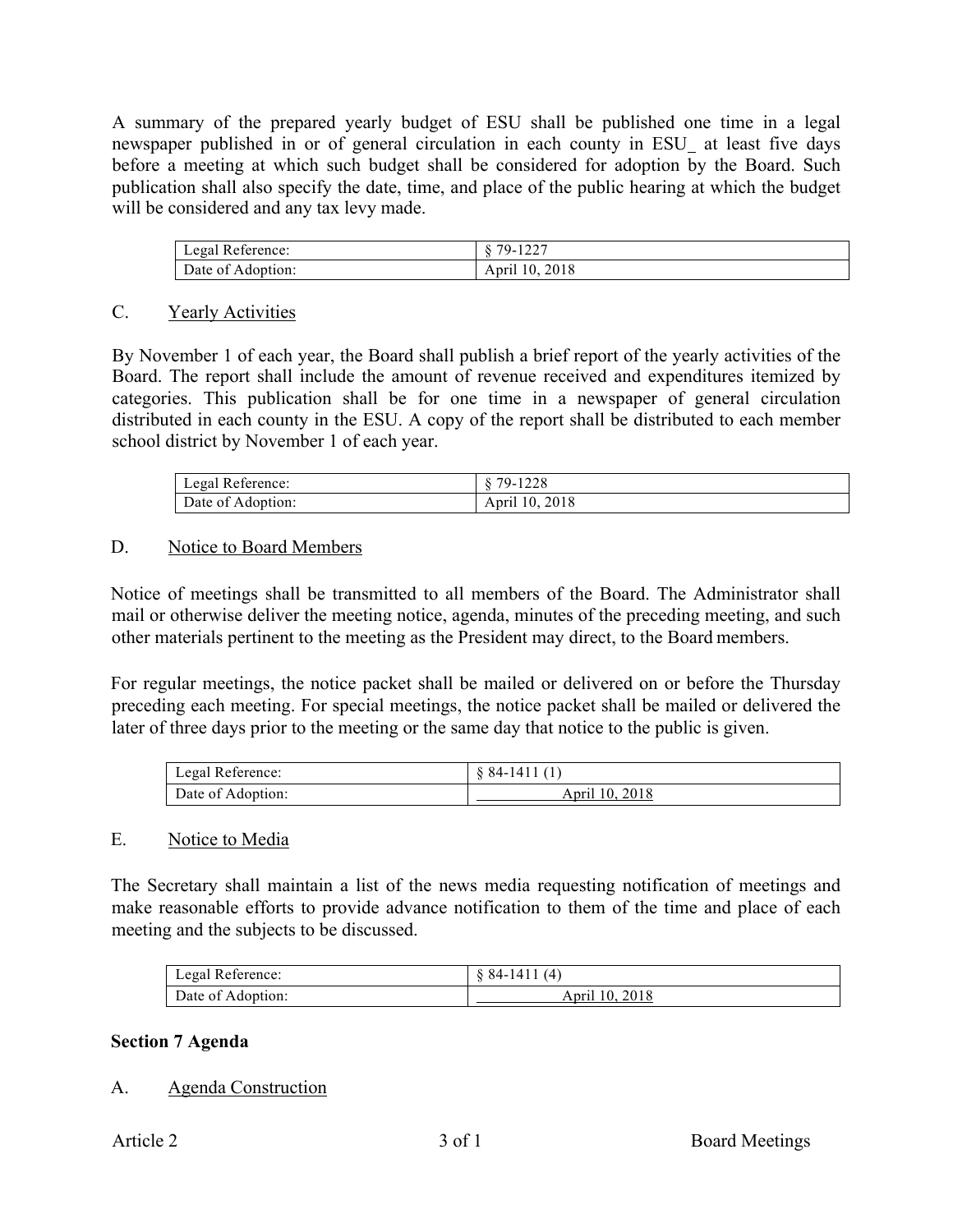Control of the agenda is the responsibility of the President. The Administrator is responsible for preparing agendas, subject to modification by the President. Any Board member may suggest agenda items to be placed on the agenda.

Except for items of an emergency nature, the agenda shall not be altered later than 24 hours before the scheduled commencement of the meeting. The Board shall have the right to modify the agenda to include items of an emergency nature only by action taken at the public meeting at which the item is to be considered.

Agenda items shall be sufficiently descriptive to give the public reasonable notice of the matters to be considered at the meeting.

The Board shall not act on any matter unless the same is on the agenda for the meeting.

| Legal Reference:  | $\&$ 84-1411 (1) |
|-------------------|------------------|
| Date of Adoption: | April 10, 2018   |

## B. Agenda Availability

The agenda for each meeting shall be kept continuously current. The agenda shall be readily available for public inspection at the principal office of the ESU during normal business hours.

| Legal Reference:  | $84-1411(1)$   |
|-------------------|----------------|
| Date of Adoption: | April 10, 2018 |

# **Section 8 Board Member Attendance**

### A. Personal Presence at Meeting and Telephone Conference or Videoconference Meetings

Board members must be personally present at the Board meeting in order to vote or otherwise participate at the meeting in their position as a board member. Attendance via telephonic or videoconferencing means is permitted if the procedures for a telephonic or videoconference meeting are followed, and for emergency meetings, if the procedures for an emergency meeting are followed.

The procedures for a telephonic or videoconference meeting are as follows:

- 1. Reasonable advance publicized notice must be given which identifies each telephone conference or videoconference location at which a Board member will be present;
- 2. All telephone conference or videoconference meeting sites identified in the notice are located within public buildings used by Board members or at a place which will accommodate the anticipated audience;
- 3. Reasonable arrangements are made to accommodate the public's right to attend, hear, and speak at the meeting, including seating, recordation by audio recording devices, and a reasonable opportunity for input such as public comment or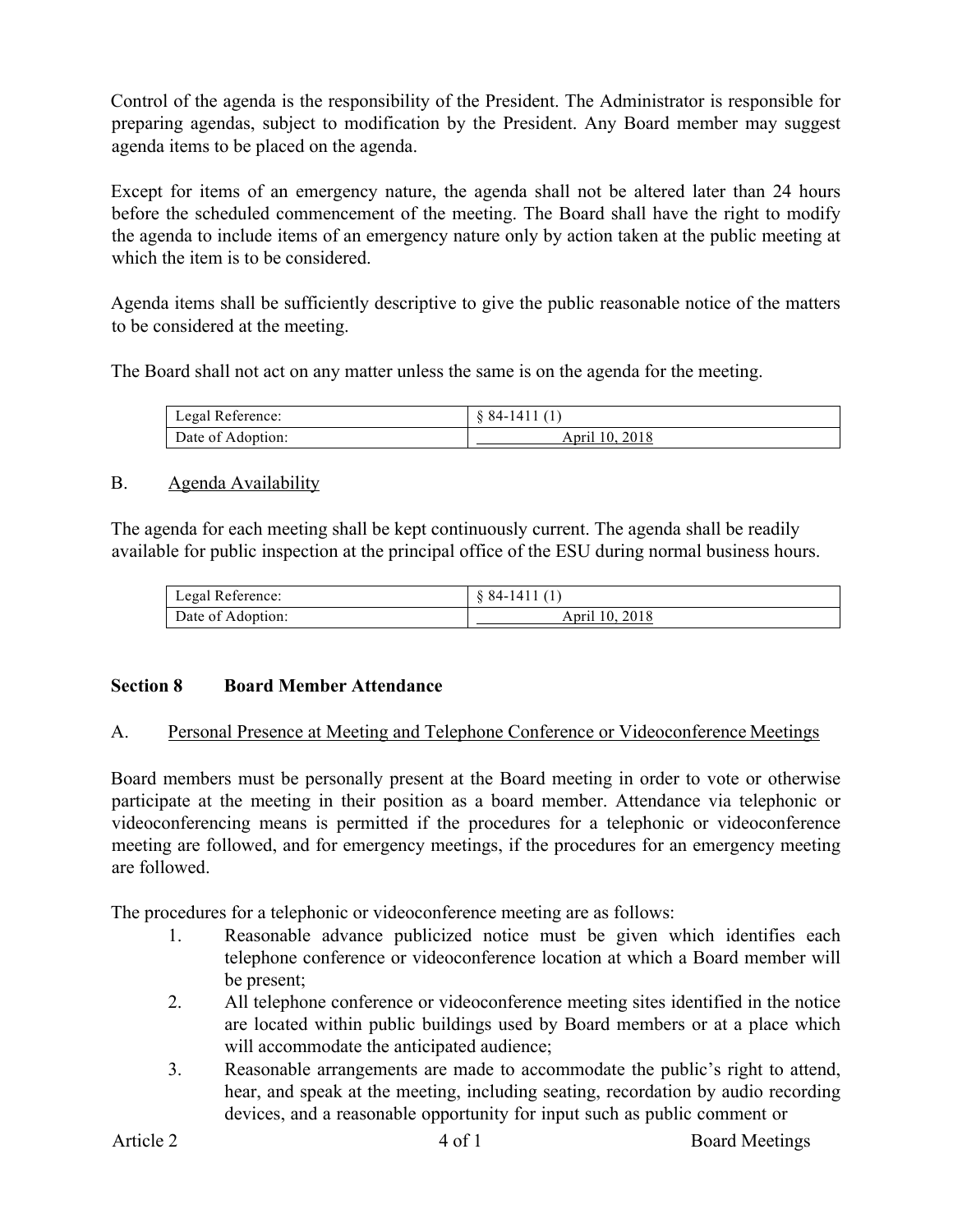questions to at least the same extent as would be provided if a telephone conference call or videoconference was not used;

- 4. At least one copy of all documents being considered is available to the public at each site of the telephone conference call or videoconference;
- 5. At least one Board member is present at each site of the telephone conference call or videoconference identified in the public notice;
- 6. The telephone conference call lasts no more than one hour (there is no time limit for videoconference calls); and
- 7. No more than one-half of the Board's meetings in a calendar year are held by telephone conference call and no more than one-half of the Board's meetings in a calendar year are held by videoconference call.

| Legal Reference:  | $\S$ 84-1411 (2) (3), (5) and (6) |
|-------------------|-----------------------------------|
| Date of Adoption: | April 10, 2018                    |

#### B. Quorum

A majority of the members of the Board shall constitute a quorum for the transaction of business.

| Legal Reference:  |                |
|-------------------|----------------|
| Date of Adoption: | April 10, 2018 |

### **Section 9 Public Attendance and Participation**

### A. Open Meetings Act Poster

At least one current copy of the Open Meetings Act shall be posted in the meeting room at a location accessible to members of the public. At the beginning of each meeting the public shall be informed about the location of the posted information by announcement of the Chair.

| Legal Reference:  | $\{84-1412(8)\}$ |
|-------------------|------------------|
| Date of Adoption: | April 10, 2018   |

### B. Attend

Members of the public shall be permitted to attend and to speak at board meetings. They will not be required to identify themselves in order to be admitted to the meeting.

The Board may allow advisors, consultants, and other persons who are not participating as Board members to appear at the meeting via telephone or other similar means.

The Chair has the authority to ensure that people conduct themselves in an orderly manner at the meeting. Undue interruption or other interference with the orderly conduct of business will not be allowed. The Chair may order persons who are disorderly to be removed from the meeting.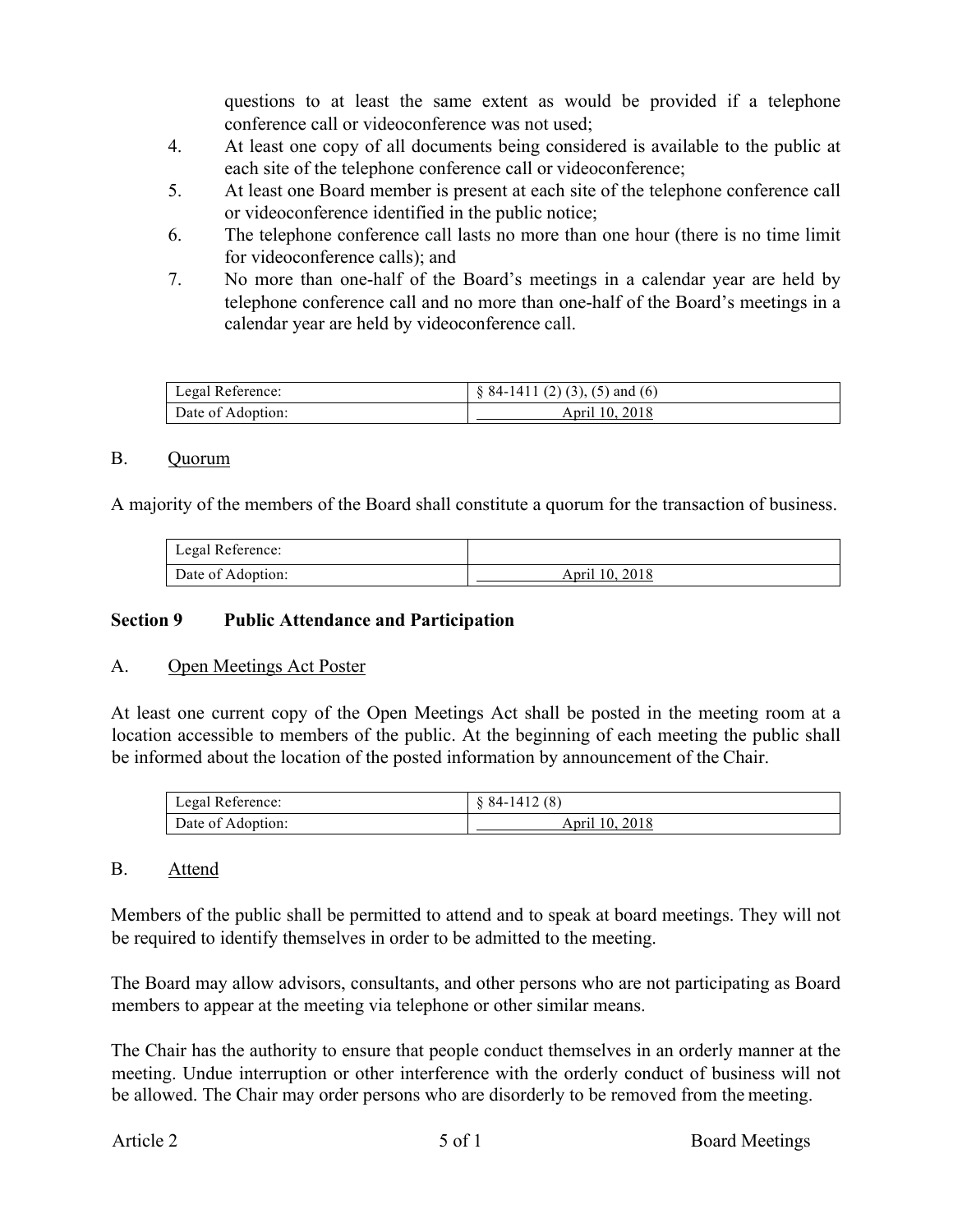| Legal Reference:  | $§ 84-1411(3)$ and (6)<br>$\S$ 84-1412 (1) and (3) |
|-------------------|----------------------------------------------------|
| Date of Adoption: | April 10, 2018                                     |

### C. Hear

The Board shall, upon request, make a reasonable effort to accommodate the public's right to hear the discussion and testimony presented at the meeting.

| Legal Reference:  | $\&$ 84-1412 (7) |
|-------------------|------------------|
| Date of Adoption: | April 10, 2018   |

#### D. Record

Members of the public may use recording devices (tape recorder, video camera, etc.) to record any part of a meeting of the Board, except for closed sessions.

The President shall control the placement of any recording device so the device does not obstruct the view of Board members or other members of the public attending the meeting and does not otherwise interfere with the meeting.

| Legal Reference:  | $84-1412(1)$   |
|-------------------|----------------|
| Date of Adoption: | April 10, 2018 |

#### E. Access to Written Materials

At least one copy of all reproducible written material to be discussed at an open meeting will be made available at the meeting for examination and copying by members of the public.

| Legal Reference:  | $\&$ 84-1412 (8) |
|-------------------|------------------|
| Date of Adoption: | April 10, 2018   |

#### F. Speak

Members of the public will be permitted to speak at Board meetings at which a public forum is on the Agenda. Members of the public may also speak when invited to make a presentation or when recognized by the Chair. The Board is not required to allow members of the public to speak at each meeting. However, the Board will not forbid public participation at all meetings.

Members of the public will not be required to have their name placed on the agenda prior to the meeting in order to speak about items on the agenda.

Member of the public who desire to address the Board will be required to identify themselves.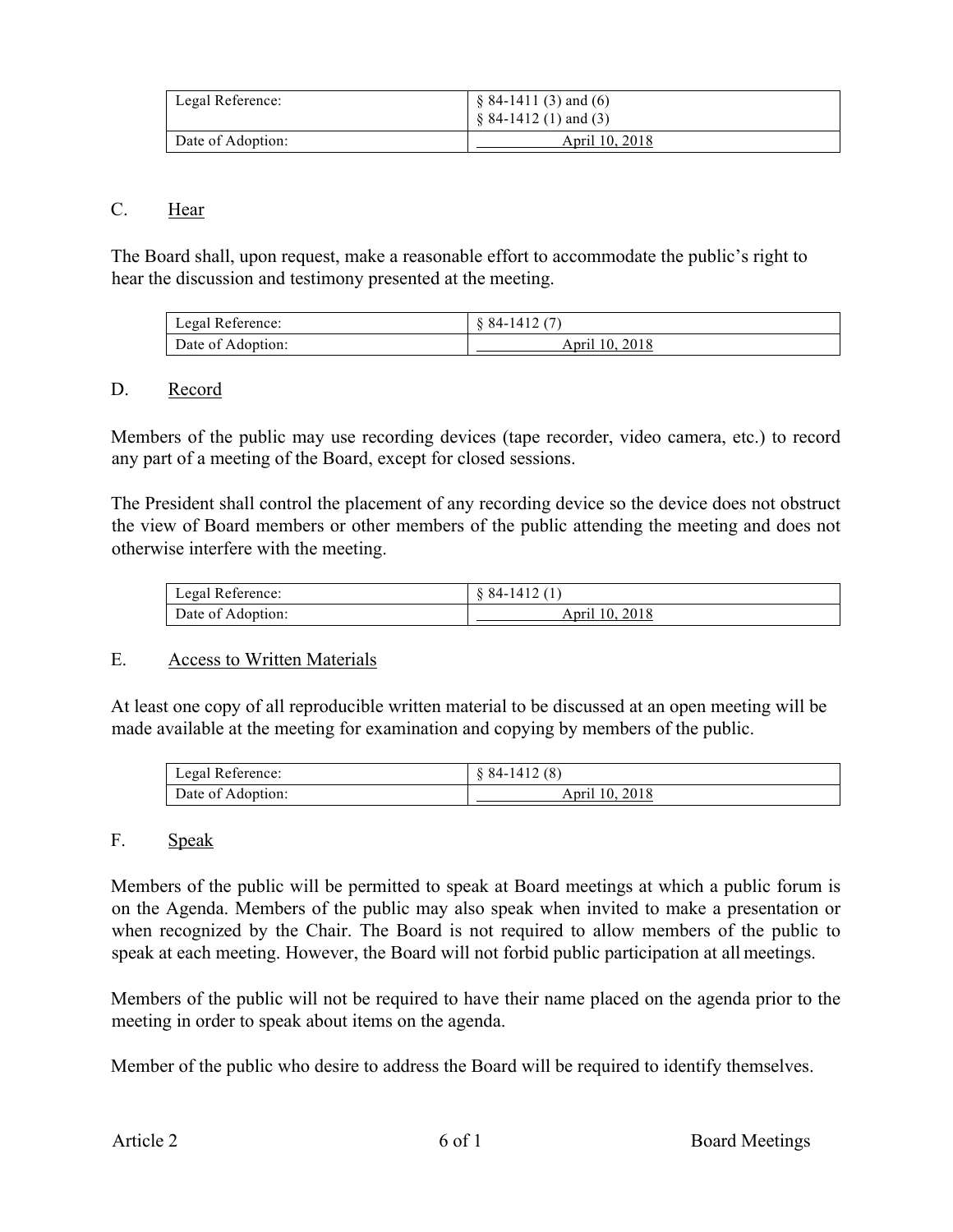The President or Chair of the meeting shall have the authority to establish reasonable time limits for individual speakers and for the duration of public forum sessions.

Speakers will be permitted to address the Board consistent with free speech rights. However, offensive language, defamatory remarks, and hostile conduct will not be tolerated. Further, charges or complaints against an ESU 17 employee are not to be made for the first time at a public Board meeting without having followed the ESU 17 complaint procedure, except in the case of a personnel hearing before the Board.

| Legal Reference:  | $\S$ 84-1412 (1) (2) and (3) |
|-------------------|------------------------------|
| Date of Adoption: | April 10, 2018               |

### **Section 10 Closed Sessions**

## A. When Closed Sessions May Be Held

The Board may hold a closed session by the affirmative vote of a majority of its voting members if a closed session is clearly necessary for the protection of the public interest or for the prevention of needless injury to the reputation of an individual and if such individual has not requested a public meeting.

Items for which closed sessions may be held include but are not be limited to:

- 1. strategy sessions with respect to collective bargaining, real estate purchases, or litigation;
- 2. discussion regarding deployment of security personnel or devices;
- 3. investigative proceedings regarding allegations of misconduct; and
- 4. evaluation of the job performance of a person when necessary to prevent needless injury to the reputation of a person and if such person has not requested a public meeting.

A closed meeting may not be held for the purpose of discussing the appointment or election of a new member to the Board.

The term "closed session" includes within its meaning any "executive session" or "executive meeting," all of said terms being interchangeable.

| Legal Reference:  | $\&$ 84-1410 (1) |
|-------------------|------------------|
| Date of Adoption: | April 10, 2018   |

### B. Procedure for Closed Sessions

1. Vote to Hold Closed Session: The subject matter and the reason necessitating the closed session shall be identified in the motion to close. The motion requires the affirmative vote of a majority of the voting members and shall be taken in open session.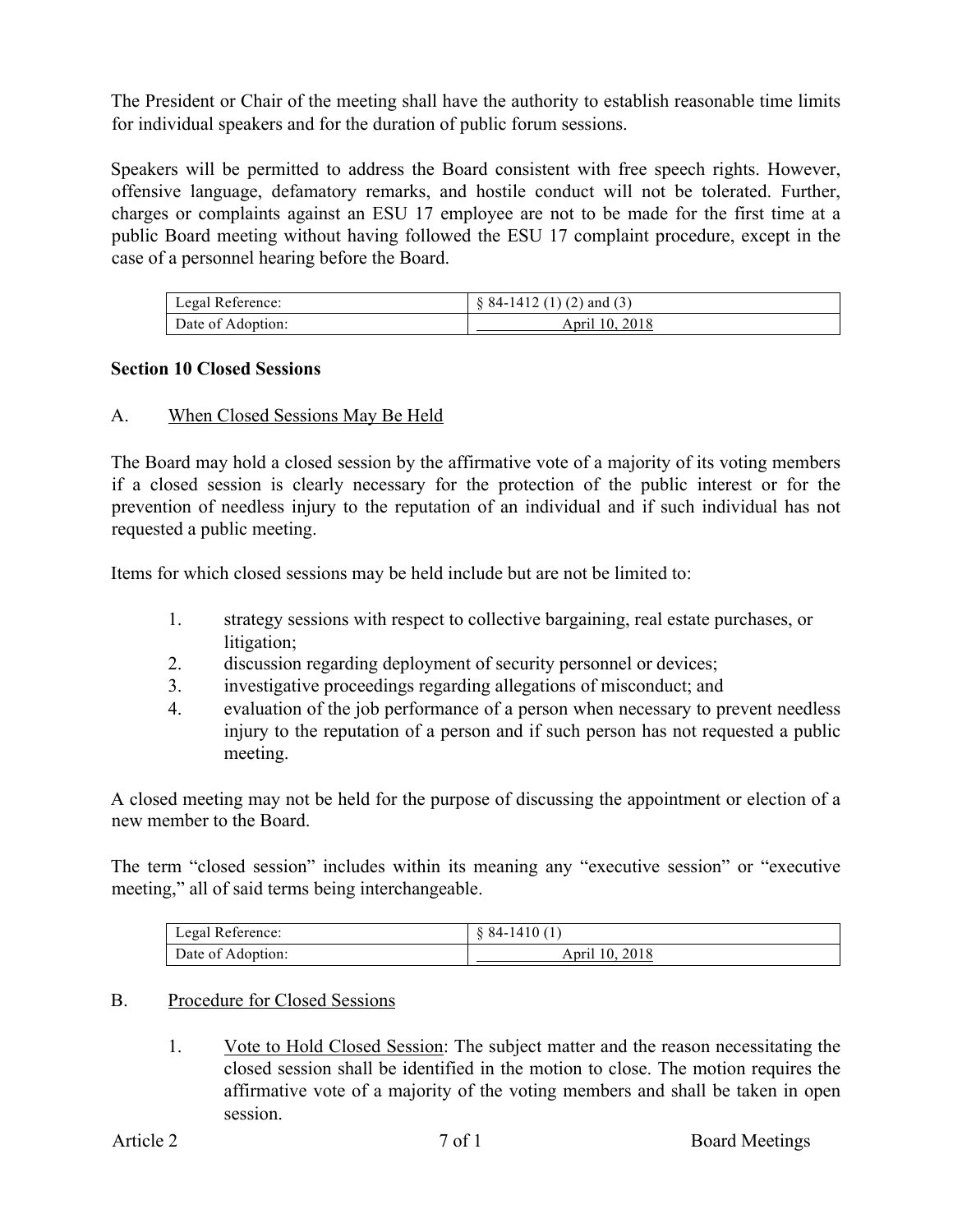- 2. Restate Subject Matter Limitation: If the motion to close passes, the Chair shall restate on the record the limitation of the subject matter of the closed session immediately prior to the closed session.
- 3. Restrict Discussions in Closed Session: The Board will restrict its consideration of matters during closed sessions to only those purposes set forth in the motion to close as the reason for the closed session.
- 4. No Action in Closed Session: The meeting shall be reconvened in open session before any formal action may be taken. For purposes of this policy, formal action shall mean a collective decision or a collective commitment or promise to make a decision on any question, motion, proposal, resolution, order, or ordinance or formation of a position or policy. Formal action shall not, however, include negotiating guidance given by Board members to legal counsel or other negotiators in closed sessions relating to strategy sessions with respect to collective bargaining, real estate purchases, pending litigation, or litigation which is imminent as evidenced by communication of a claim or threat of litigation to or by the ESU.
- 5. Challenge to Continuation of Closed Session: Any Board member shall have the right to challenge the continuation of a closed session if the member determines that the session has exceeded the reason stated in the original motion to hold a closed session or if the member contends that the closed session is neither clearly necessary for (a) the protection of the public interest or (b) the prevention of needless injury to the reputation of an individual. Such challenge shall be overruled only by a majority vote of the Board. Such challenge and its disposition shall be recorded in the minutes.
- 6. Minutes of Closed Session: The minutes of a meeting at which a closed session is held will set forth the entire motion, the vote of each member on the question of holding a closed session, and the time when the closed session commenced and concluded. Minutes of matters discussed in closed or executive session need not be kept.

| Legal Reference:  | $\&$ 84-1410 (2) and (3) |
|-------------------|--------------------------|
| Date of Adoption: | April 10, 2018           |

# **Section 11 Voting and Board Operating Procedures**

### A. Voting

Any action taken on any question or motion duly moved and seconded shall be by roll call vote in open session. Each Board member must vote on all matters, except when the member has a conflict of interest that precludes voting.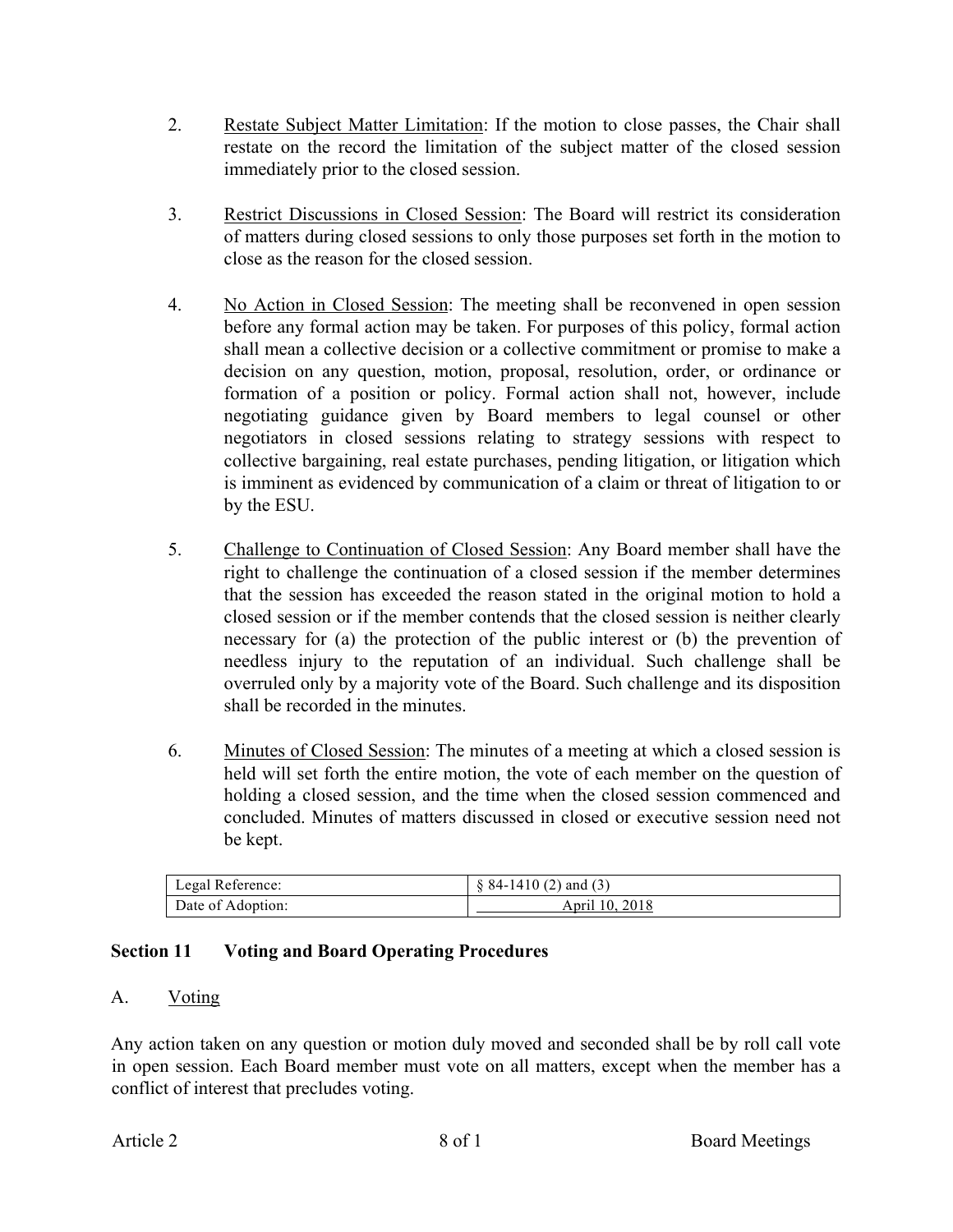The roll shall be called and votes recorded for or against each motion. The record shall state how each member voted, or if the member was absent or not voting. The requirements of a roll call or viva voce vote may be satisfied by use of an electronic voting device which allows the yeas and nays of each member of the board to be readily seen by the public.

A majority vote of the quorum present shall be sufficient to adopt a motion or other action except where the law or Board policy specifies otherwise.

| Legal Reference:  | $\{84-1413(2)\}$     |
|-------------------|----------------------|
| Date of Adoption: | September 10th, 2009 |

### B. Parliamentary Procedures

The rules of parliamentary procedures will serve as a guide for the Board in its deliberation when the issue in question is not covered by Board policy. All procedural matters related to motions and parliamentary procedures that are not covered by statute or ESU policy will be governed by parliamentary procedures embodied in the current edition of Robert's Rules of Order. The Chair shall decide all questions of order, subject to an appeal to the Board.

| Legal Reference:  |                |
|-------------------|----------------|
| Date of Adoption: | April 10, 2018 |

## **Section 12 Minutes**

The Board shall keep minutes of all meetings showing the time and place, members present and absent, the substance of all matters discussed, and other matters required by law. The resignation of a Board member or any other circumstance that results in a vacancy in office shall be made a part of the minutes.

The minutes shall be prepared by the Secretary immediately following the meeting. The minutes shall be written and available for inspection by the public and for distribution to the members of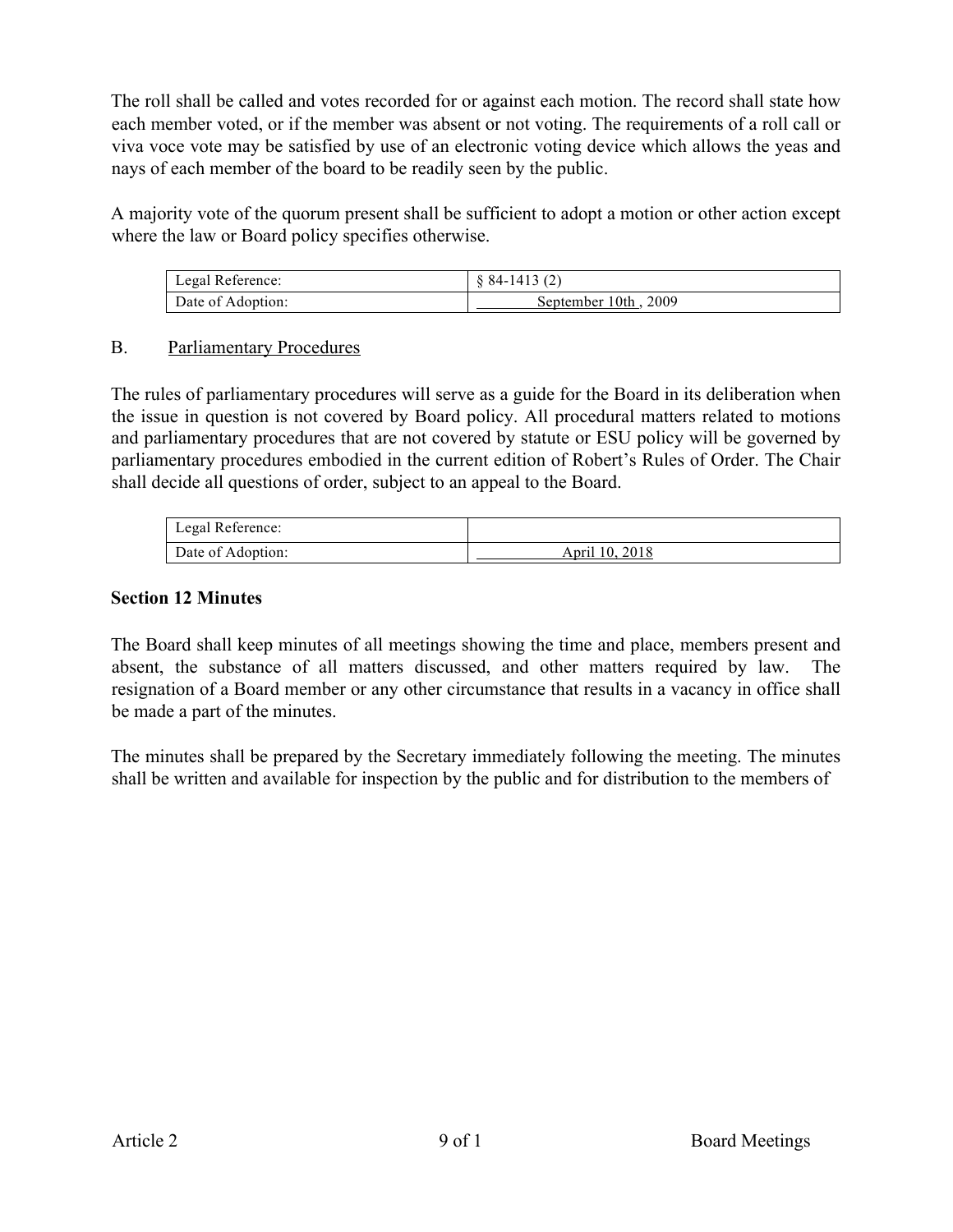the Board within 10 working days, or prior to the next convened meeting, whichever occurs earlier. The minutes shall be a part of the agenda for the next regular meeting at which time they shall be corrected, if necessary, and approved. The minutes shall be kept in the office of the Administrator. The minutes are public records and are open to public inspection during normal business hours. The minutes may be kept as an electronic record.

| Legal Reference:  | 84-1413        |
|-------------------|----------------|
| Date of Adoption: | April 10, 2018 |